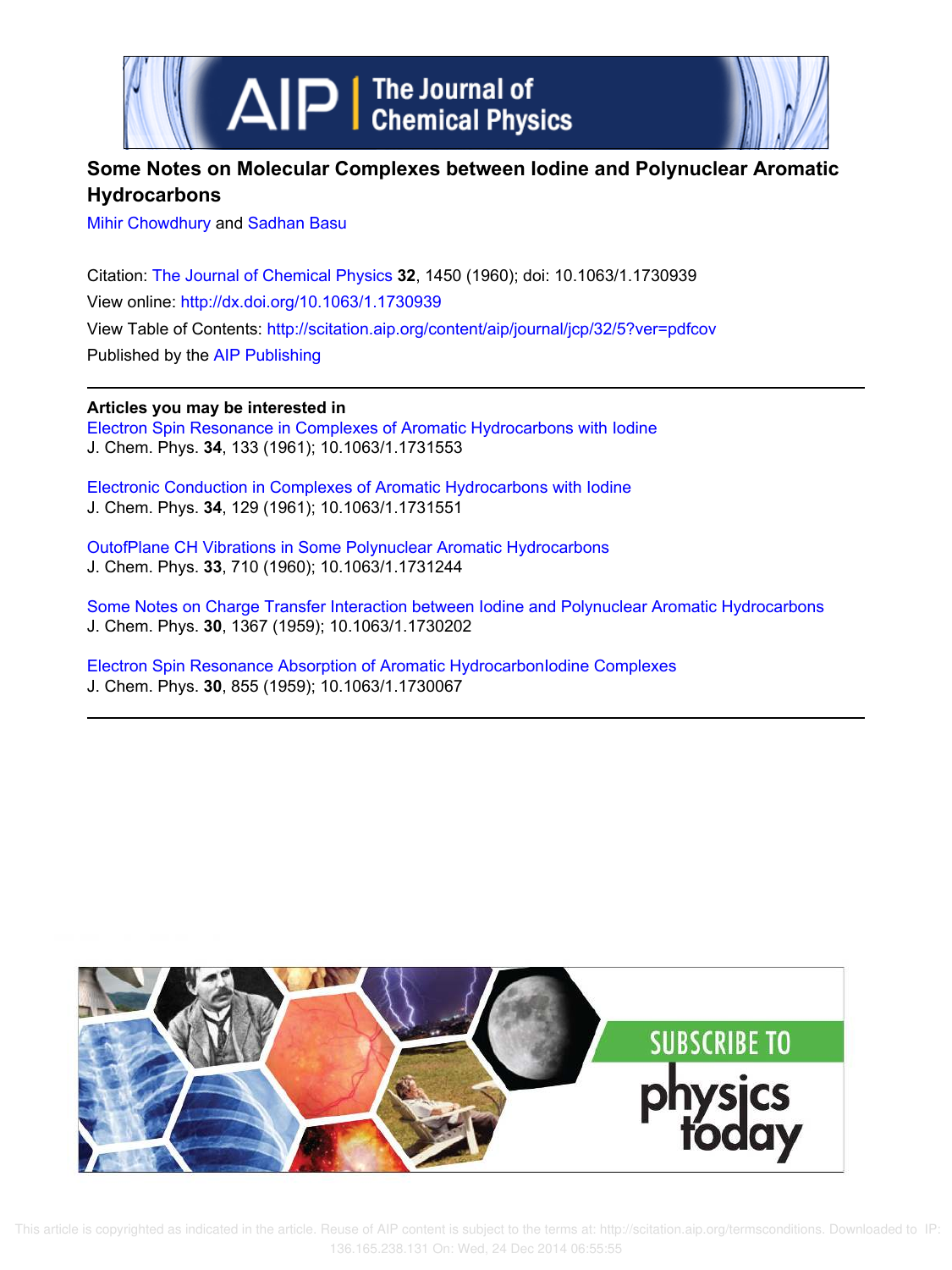## **Some Notes on Molecular Complexes between Iodine and Polynuclear Aromatic Hydrocarbons.**

MIHIR CHOWDHURY AND SADHAN BASU

*Department of Chemistry, University College of Science, Calcutta* 9, *India* 

(Received October 22, 1959)

It has been observed that when iodine concentration is high in a mixture of iodine and polynuclear aromatic hydrocarbon in carbon tetrachloride, the spectral data may be interpreted on the assumption of 2:1 molecular complex formation between iodine and aromatic hydrocarbon. The equilibrium constants for 2:1 complexes were, however, found to be much higher than those of the corresponding 1:1 complexes and they were further found to be independent of the nature of the hydrocarbon. Interpretation of the experimental data based on contact charge transfer appears to be much more reasonable in the present case.

IN a previous communication<sup>1</sup> using high hydro-<br>carbon but low iodine concentration in carbon carbon but low iodine concentration in carbon tetrachloride solution, it has been shown by Bhattacharya and Basu that there is formation of  $1:1$  molecular complexes of charge transfer type in these systems. The equilibrium constant for complex forming reaction was found to increase with the lowering of the ionization potential of the aromatic hydrocarbons. If, however, the iodine concentration is increased much above that of the hydrocarbon concentration, two different types of interaction may take place. Since the hydrocarbons are undoubtedly  $\pi$  donors, the possibility of one hydrocarbon molecule complexing with two iodine molecules, in which iodine occupies two equivalent positions above and below the plane of the hydrocarbon molecule, exists. On the other hand, if there is any contact charge transfer effect present in iodinehydrocarbon system, then this effect may become predominant at higher iodine concentration. In order to see if this could be settled experimentally, the spectrophotometric investigations were repeated with high iodine but low aromatic hydrocarbon concentration, the results of which are reported herein.

In order to estimate the equilibrium constant from the measurement of optical densities of mixtures of iodine and aromatic hydrocarbons, Benesi-Hildebrand type of relations<sup>2</sup> may be deduced for  $1:1$  and  $2:1$ complexes as follows. Let us assume that the equilibrium may be represented as

$$
A + I_2 \longrightarrow A I_2 \qquad K_1 = [A I_2] / [A][I_2] \qquad (1)
$$

and

$$
A+2I_2 \implies A(I_2)_2
$$
  $K_2 = [A(I_2)_2]/[A][I_2]^2$ . (2)

In these equations A and  $I_2$  represent aromatic hydrocarbon and iodine, respectively. The optical density of a solution containing the molecular species (1) and (2)

$$
O.D.=l\bar{\epsilon}[A]_0=l[\epsilon_0[A]+\epsilon_1[AI_2]+\epsilon_2[A(I_2)_2]\},\qquad (3)
$$

provided the absorption due to iodine is negligible at the wavelength where O.D. measurements are made. The  $\epsilon_i$ 's are the appropriate molar extinction coefficients. Combining  $(1)-(3)$  with the equation representing the conservation of hydrocarbon,

$$
[A]_0 = [A] \{ 1 + K_1 [I_2] + K_2 [I_2]^2 \}, \tag{4}
$$

one obtains

$$
\begin{bmatrix} \mathbf{I}_2 \end{bmatrix} / (\tilde{\epsilon} - \epsilon_0) = \frac{1 + K_1 \begin{bmatrix} \mathbf{I}_2 \end{bmatrix} + K_2 \begin{bmatrix} \mathbf{I}_2 \end{bmatrix}^2}{(\epsilon_1 - \epsilon_0) K_1 + (\epsilon_2 - \epsilon_0) K_2 \begin{bmatrix} \mathbf{I}_2 \end{bmatrix}}
$$
(5)

if  $[I_2] \gg [A]$ . In these expressions  $\bar{\epsilon}$  is the formal extinction coefficient of a solution containing an initial concentration of hydrocarbon  $[A]_0$  moles/liter= O.D./ $[A]_0$  l,  $\epsilon_0$ =molar extinction coefficient of the hydrocarbon at the same wavelength and  $\epsilon_1$  and  $\epsilon_2$  are the molar extinction coefficients of 1:1 and 2:1 complex, respectively. If there is only 1:1 complex formation, then the relation (5) shows that a plot of  $(\bar{\epsilon}-\epsilon_0)^{-1}$ against  $1/[\![I_2]\!]$  should be linear, from the slope and intercept of which the equilibrium constant  $K_1$  and molar extinction coeficient  $\epsilon_1$  can be calculated. On the other hand, for 2:1 complex a plot of  $(\bar{\epsilon}-\epsilon_0)^{-1}$ against  $1/[\![I_2]\!]^2$  should be linear, the slope and the intercept of which will similarly give  $K_2$  and  $\epsilon_2$ . It may be observed that for  $1:1$  complex the relation  $(5)$ reduces effectively to Benesi-Hildebrand equation. On the other hand, if the interaction be predominantly of contact type, then Benesi-Hildebrand plot will give a straight line of zero intercept.

### **EXPERIMENTAL**

The method of purification of the hydrocarbons has been described in greater detail in the previous communication.! As iodine concentrations used in the present study were several hundred times those used in the previous communication, the solvent was carefully purified in order to eliminate the formation of  $I_3^-$  ion as is given by much as possible. O.D. measurements were made in Beckman spectrophotometer model DU using 1-cm silica cells. In the range of 340 m $\mu$  to 430 m $\mu$  the ab-<sup>1</sup> Bhattacharya and Basu, Trans. Faraday Soc. 54, 1286 (1958). Sorption due to iodine was low compared to hydro-<sup>2</sup> Benesi and Hildebrand, J. Am. Chem. Soc. **71,**  $2703$  (1949). carbons and the complexes. The small amount of ab-

 This article is copyrighted as indicated in the article. Reuse of AIP content is subject to the terms at: http://scitation.aip.org/termsconditions. Downloaded to IP: 136.165.238.131 On: Wed, 24 Dec 2014 06:55:55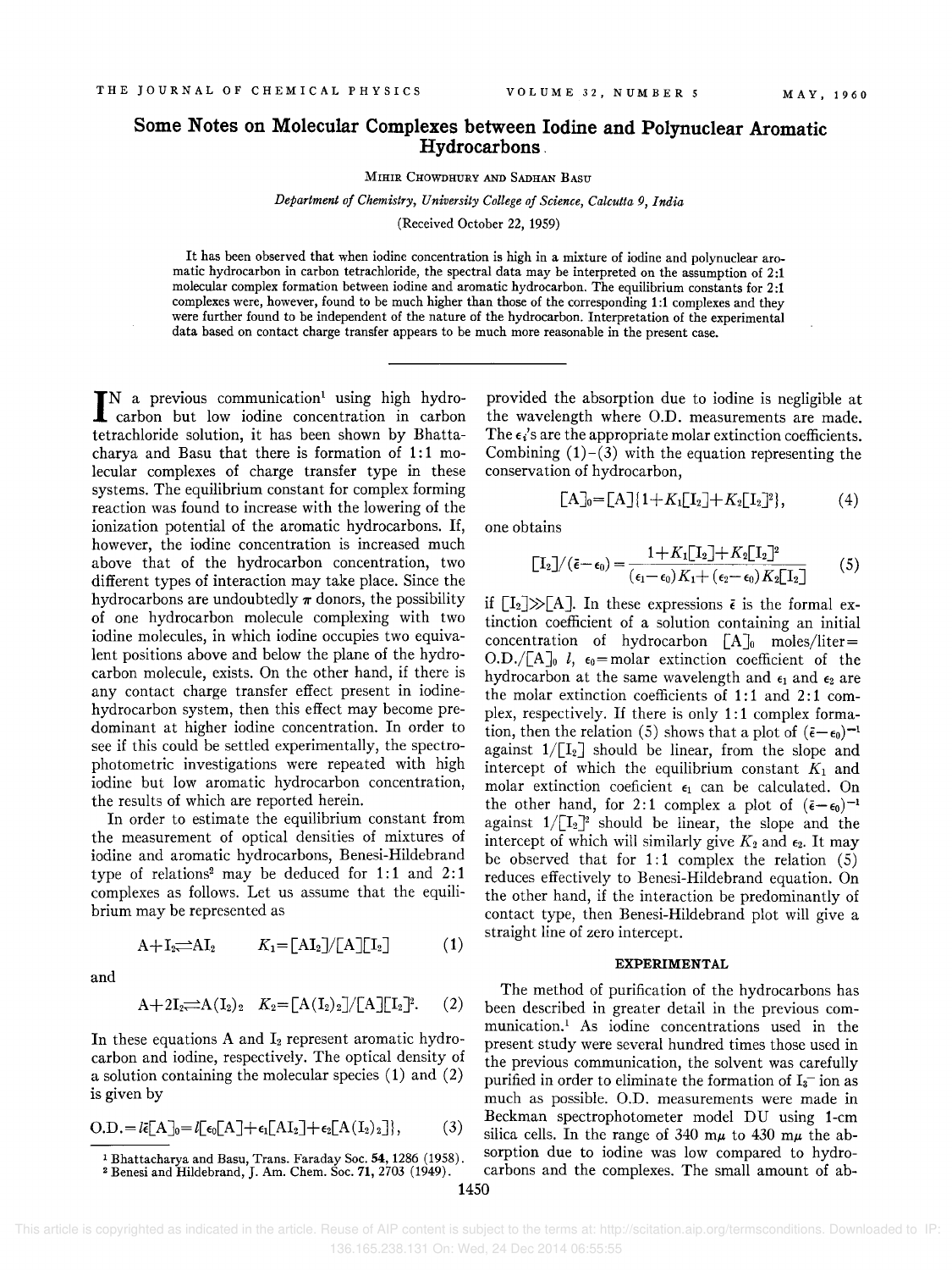| Hydrocarbons                              | Concentration of<br>hydrocarbon<br>(moles/liter) | $1/[I_2]$                    | $1/[\mathbf{I}_2]^2$     | $1/(\bar{\epsilon}-\epsilon_0)$          | $\epsilon_2$ | $K_2 \times 10^{-2}$ |
|-------------------------------------------|--------------------------------------------------|------------------------------|--------------------------|------------------------------------------|--------------|----------------------|
| Naphthalene                               | 0.001806                                         | 17.1<br>19.6                 | 292<br>384               | 0.00972<br>0.01095                       | 181          | 3.82                 |
| $\lambda_{\text{max}} = 363 \text{ m}\mu$ |                                                  | 22.8<br>27.4                 | 521<br>751               | 0.01369<br>0.01632                       |              |                      |
| Anthracene                                | 0.001000                                         | 12.5<br>14.4                 | 156<br>204               | 0.00579<br>0.00651                       | 227          | 4.10                 |
| $\lambda_{\text{max}} = 430 \text{ m}\mu$ |                                                  | 16.7<br>20.0<br>25.0         | 279<br>400<br>625        | 0.00738<br>0.00816<br>0.01132            |              |                      |
| Pyrene                                    | 0.001695                                         | 13.2                         | 173                      | 0.00663                                  | 200          | 4.00                 |
| $\lambda_{\text{max}} = 425 \text{ m}\mu$ |                                                  | 14.8<br>18.9<br>19.8<br>26.3 | 219<br>359<br>392<br>694 | 0.00764<br>0.00957<br>0.01004<br>0.01344 |              |                      |
| Phenanthrene                              | 0.002517                                         | 14.7                         | 215                      | 0.00769                                  | 175          | 5.48                 |
| $\lambda_{\text{max}} = 367 \text{ m}\mu$ |                                                  | 18.9<br>22.1<br>26.4         | 357<br>487<br>699        | 0.00952<br>0.01077<br>0.01281            |              |                      |
| Chrysene                                  | 0.000639                                         | 14.1<br>16.2                 | 200<br>262               | 0.00486<br>0.00586                       | 185          | 4.00                 |
| $\lambda_{\max} = 388$ m $\mu$            |                                                  | 18.9<br>22.6                 | 357<br>511               | 0.00667<br>0.00779                       |              |                      |
| Stilbene                                  | 0.001097                                         | 14.7                         | 215                      | 0.00599                                  | 238          | 4.70                 |
| $\lambda_{\text{max}} = 372 \text{ m}\mu$ |                                                  | 18.9<br>22.1<br>26.4         | 357<br>488<br>699        | 0.00738<br>0.00835<br>0.01027            |              |                      |

TABLE I. Spectral data for 12-hydrocarbon mixtures.

sorption due to iodine was eliminated by balancing the mixture against a solution of iodine having the same concentration as the mixture.

### **RESULTS**

The first step in the execution of the proposed scheme of work was to locate the characteristic absorption band of the complex for each hydrocarbon. It was observed that when the iodine concentration was high and the hydrocarbon concentration was a tenth (or less) of the iodine concentration, the characteristic absorption maximum came out at about the same position as that previously reported with high hydrocarbon and low iodine concentration. The characteristic  $\lambda_{\text{max}}$  are recorded in the Table I. The O.D. values of a number of mixtures of constant but low hydrocarbon and different but high iodine concentrations were measured at the characteristic  $\lambda_{\text{max}}$ . The relevant data are summarized in Table I and  $1/(\tilde{\epsilon}-\epsilon_0)$  vs  $1/[\![I_2]\!]$  and  $1/[\![I_2]\!]$ <sup>2</sup> plots are given in Figs. 1 and 2.

### **DISCUSSION**

It may be observed from the Figs. 1 and 2 that a plot of  $(\bar{\epsilon}-\epsilon_0)^{-1}$  against  $1/[\mathbf{I}_2]$  as well as against  $1/[\![T_2]\!]^2$  is linear, but the first plot gives a straight line having zero intercept, in almost all cases, on the  $(\bar{\epsilon}-\epsilon_0)^{-1}$  axis, which is a physically impossible result on the basis of complex formation-stable or otherwise.

The equilibrium (1) is therefore of negligible im, portance in these systems. The second plot, howevergives a straight line with a positive slope and a positive intercept, from which the equilibrium constant for 2: 1 complex formation was calculated by the relation (5) and is listed in the Table I. It appears that the equilibrium constant is independent of the nature of the hydrocarbon and is practically constant. Further the absolute value of the equilibrium constant is much larger for 2:1 than for 1:1 molecular complexes.

We are thus faced with a number of problems. First, why does the characteristic absorption band for 2: 1 complex appears at about the same position as that of the  $1:1$  complex: Secondly, why is the equilibrium constant for 2: 1 complex so much larger than that for 1: 1 complex, and why is it independent of the nature of the hydrocarbon?

No satisfactory answer can be given to any of these questions, which makes the very existence of 2:1 molecular complexes in these systems rather doubtful. The fact that  $(\tilde{\epsilon}-\epsilon_0)^{-1}$  is linear with respect to  $1/\lceil I_2 \rceil$ and  $1/[\![I_2]\!]^2$ , suggests that the system probably is concentration-dependent in a more complicated way, and the two types of equilibrium cannot be distinguished, with the experimental data in the concentration range over which the measurement was extended.

If, however, we assume that the charge transfer is of a contact type, then the linear  $(\bar{\epsilon}-\epsilon_0)^{-1}$  vs  $1/[\![1_2]\!]$  plot with zero intercept is understandable from the con-